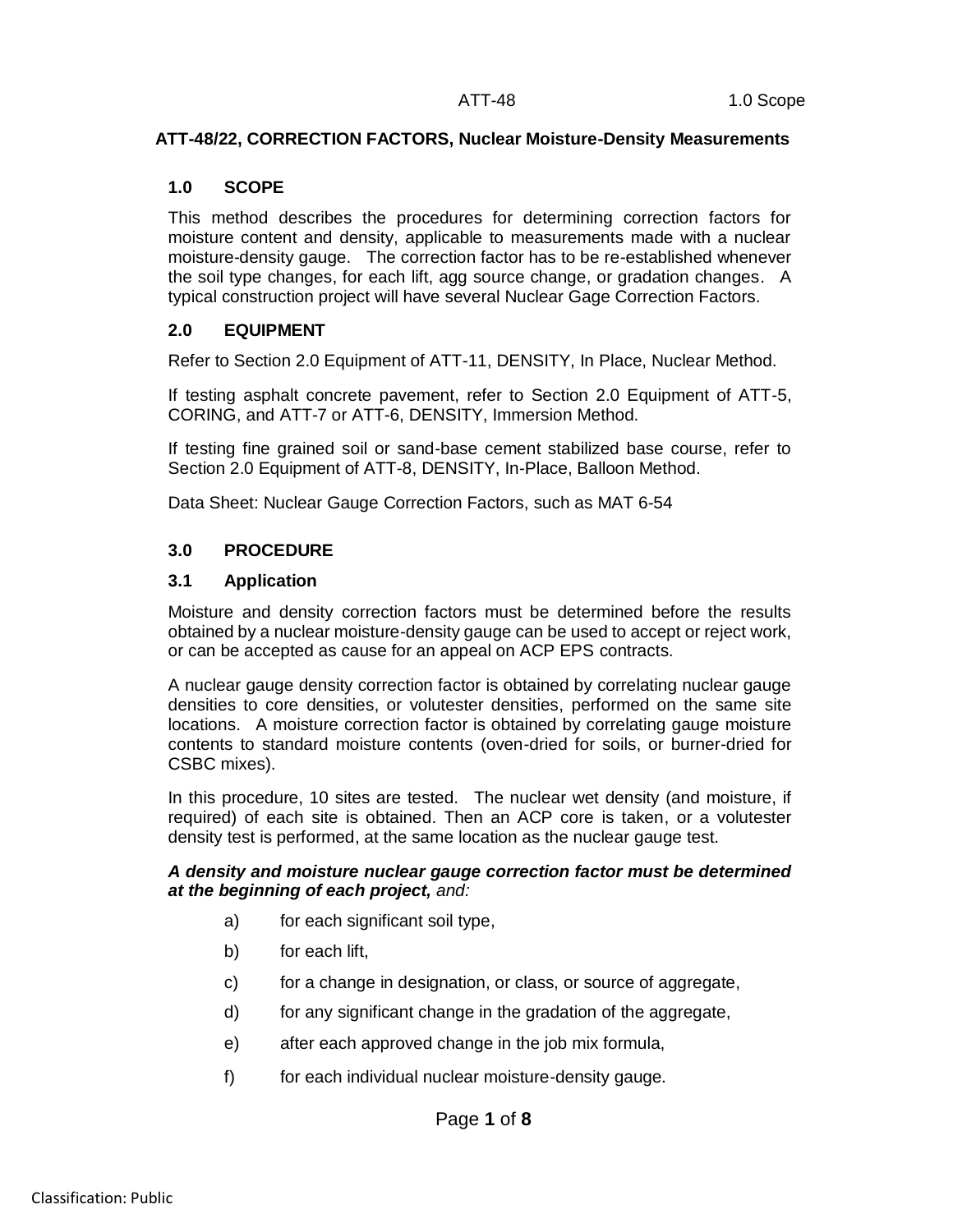Moisture correction factors are not required for ACP and ASBC. For these materials, the moisture content would be increased by the amount of asphalt present, as the gauge picks off the hydrogen content of the material, and both asphalt and water contain hydrogen.

Consultants must submit to the Project Manager the most recent calibration data (as per ASTM D 2950, Density of Bituminous Concrete in Place by Nuclear Method, ANNEXES, A1, Calibration), and the correction factor data for each correction factor obtained for the project.

## **3.2 Test Sites: In-Place Nuclear Densities and Moisture Contents**

- 1. Select an area of the roadway uniform both vertically and horizontally in moisture content, density and classification.
- 2. On Form MAT 6-54 (see Figure 1), record the Nuclear Gauge Manufacturer and Model #, Gauge Serial #, Moisture Standard Count, and the Density Standard Count as directed in ATT-11.
- 3. Select the density mode that will be used for the majority of tests on the job and record it on Form Mat 6-54. Record BS, for backscatter mode, or record DT, for the direct transmission mode. For Direct Transmission, include the depth of measurement, e.g., 50, 100, 150, 200, 250 or 300 mm.
- 4. Prepare a test site for the nuclear gauge, as directed in ATT-11, Section 3.4.
- 5. Use a one minute count time (or as recommended by the manufacturer) to obtain the Wet Density and Moisture Content for Site #1. Record the Wet Density on "Site Number 1, Count #1" on row A1, and record the Moisture Content on "Site Number 1, Count #1", on row G1.
	- **NOTE**: Do not retrieve moisture contents on asphalt bound aggregates or if a moisture correction factor is not required.
- 6. Take a second 1-minute count and then record the Wet Density on "Site Number 1, Count #2" on row A2, and the Moisture Content on "Site Number 1, Count #2", on row G2.
- 7. Immediately adjacent to the nuclear test site if the Direct Transmission mode was used, or on it, if the Backscatter mode was used, perform an in-place density test, as directed in ATT-5 (Coring) and ATT-7 (Density) for ACP, or ATT-8 (Density) for soils or CSBC.
- 8. Repeat steps 4 to 7 until a total of 10 sites have been tested.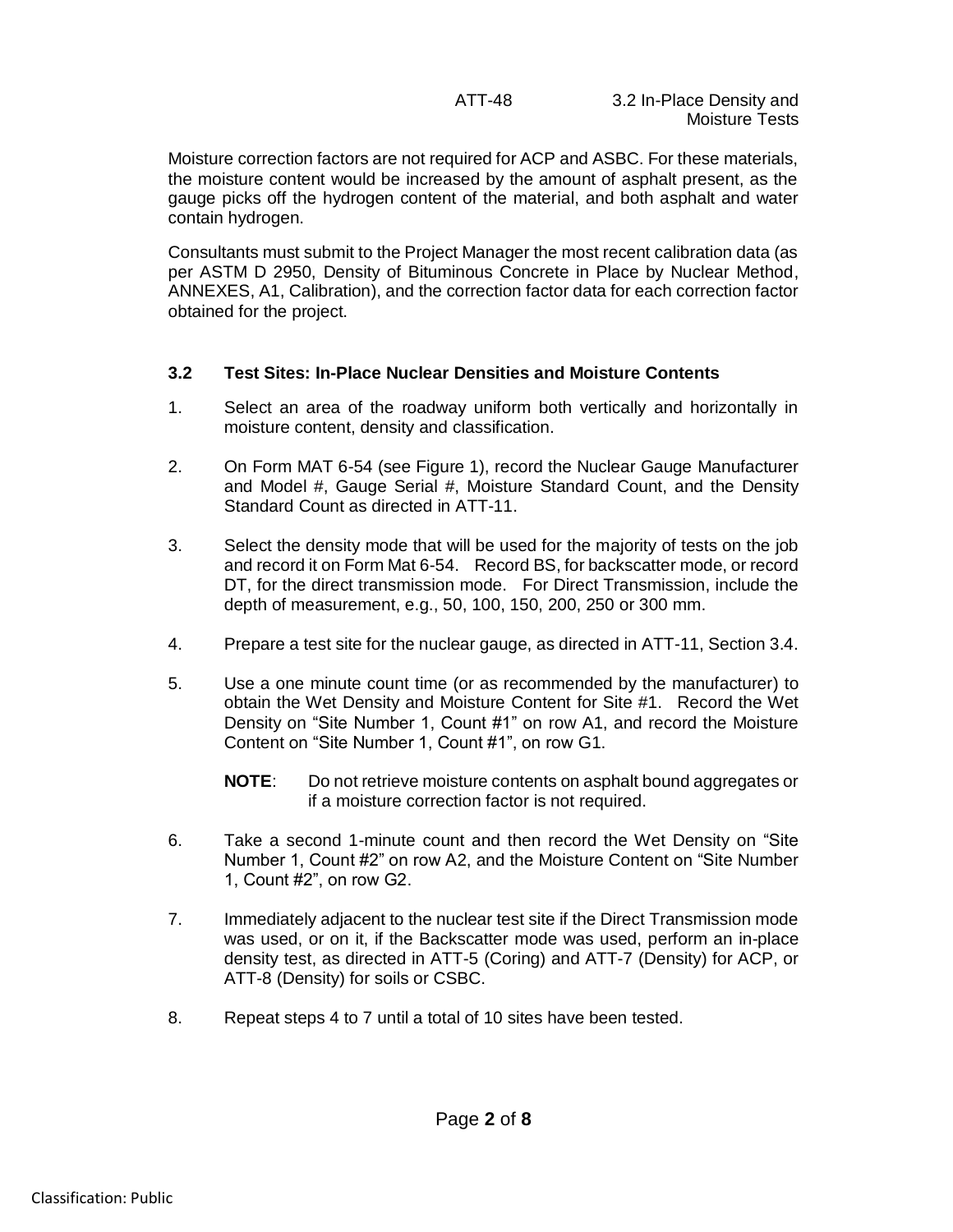## **3.3 Correction Factor of Soils or CSBC**

If testing soils or cement stabilized base course, for each test site:

1. Weigh the mass of material (dug from each density hole) contained in each plastic density pail.

**The Density Correction Factor is derived from the wet density measurements**. The material can be discarded once the soils have been weighed, if a moisture correction factor is not required.

- 2. Calculate each in-place wet density as directed in ATT-8, Density, Balloon Method. The wet mass is divided by the volume of the test hole to obtain the wet density in kg/m<sup>3</sup>. Record the "Average Balloon or Sand Cone Method or CSBC Core Wet Density" on line "D", or record the "Average Asphalt Concrete Core Dry Density" on line "E".
- 3. If a moisture correction factor is required:
	- a) Obtain a moisture content sample using the material from the corresponding density pail as directed in ATT-8, Density, Balloon Method.
	- b) Process the moisture content sample as directed in ATT-15, MOISTURE CONTENT, Oven Method, for soils, or ATT-14, MOISTURE CONTENT, Open Pan Method, for aggregates.
	- c) Calculate the AVERAGE Oven Dry or Open Pan Moisture Content of all 10 samples in % and record this average on line "J".

#### **3.3.1 Density Correction Factor**

- 1. Calculate the average of the twenty "Nuclear Wet Density" readings from the 10 sites (lines "A1" & "A2") and record as "Average Nuclear Wet Density" (line "C").
- 2. If testing soils, or cement stabilized base courses, calculate the average of the in-place volutester wet densities from the 10 test sites and record as the "Average Balloon Method Wet Density" (line"D").
- 3. Calculate the "Density Correction Factor" in  $kg/m<sup>3</sup>$  (line "F") as follows:

## *= Average Balloon Method Wet Density - Average Nuclear Wet Density*

- 4. If the Average Nuclear Wet Density (line "C") is higher than the Average Standard Density (line "D"), the "Density Correction Factor" (line "F") is negative. The correction factor must be subtracted from all subsequent nuclear gauge wet density readings on that material type to yield the Corrected Wet Density.
- 5. If the Average Nuclear Wet Density (line "C) is lower than the Average Standard Density (line "D"), the Density Correction Factor (line "F") is positive. The correction factor must be added to all subsequent nuclear gauge wet densities on that material type to yield the Corrected Wet Density.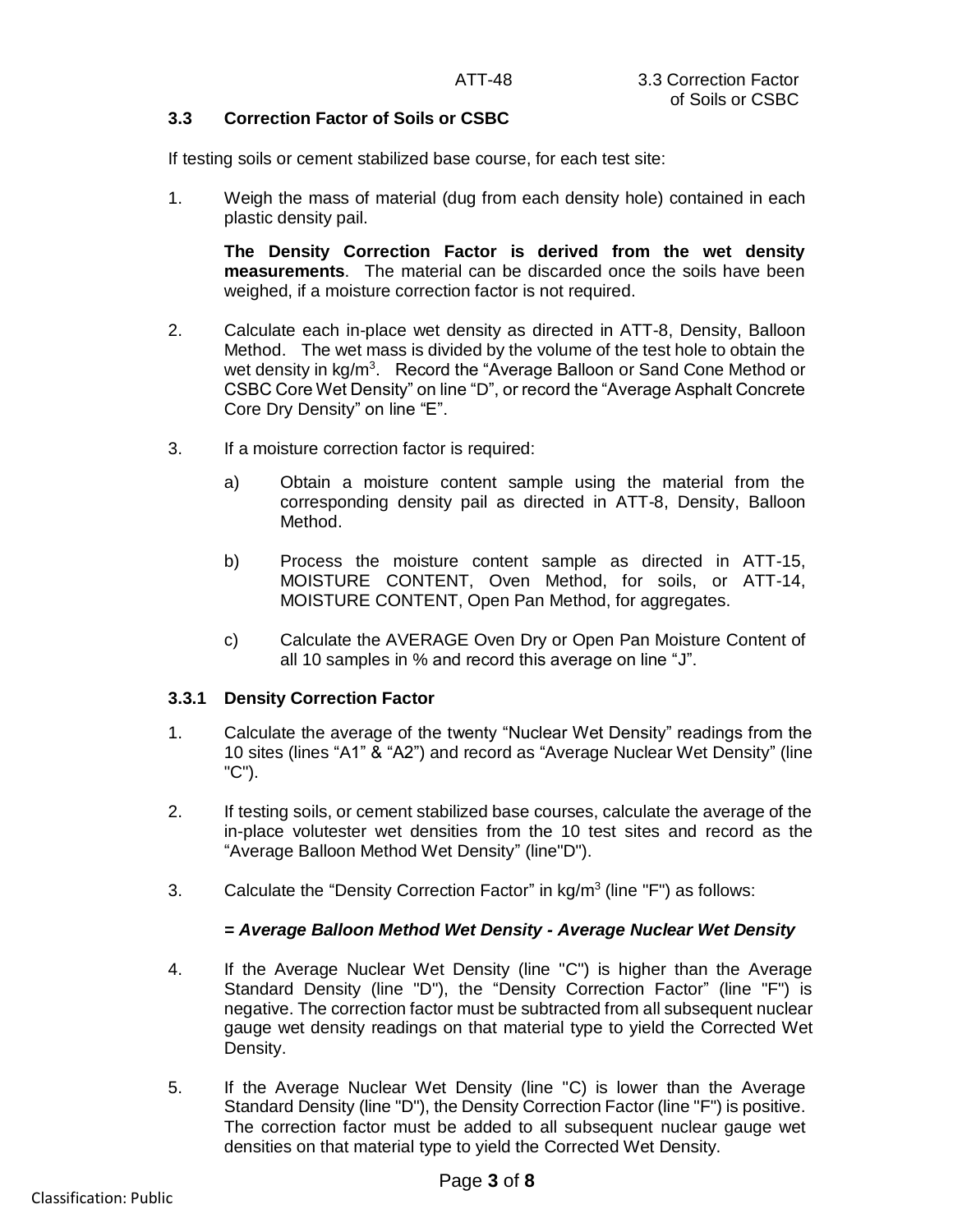# ATT-48

| Kibertar       |                              | <b>NUCLEAR GAUGE CORRECTION FACTORS</b> |                                           |                             |  |  |  |  |
|----------------|------------------------------|-----------------------------------------|-------------------------------------------|-----------------------------|--|--|--|--|
| Transportation | PROJECT NO.:                 | <b>HWY 40:30</b>                        | MATERIAL TYPE:                            | <b>SANDY CLAY</b>           |  |  |  |  |
|                | CONTRACT NO.:                | 22334                                   | DATE TESTED:                              | 1-Jan-2014                  |  |  |  |  |
|                | <b>PROJECT FROM:</b>         | <b>WILDHAY RIVER</b>                    | QA CONSULTANT:                            | <b>WOLVERINE CONSULTING</b> |  |  |  |  |
|                | PROJECT TO:                  | S. of ALTA RESOURCES RWY                | PRIME CONSULTANT:                         | <b>DETAIL CONSULTING</b>    |  |  |  |  |
|                | CONTRACTOR:<br>MAT 6-54 / 14 | <b>SANDYS CONSTRUCTION</b>              | ATT-48, CORRECTION FACTORS, Nuclear Gauge |                             |  |  |  |  |

| NUCLEAR GAUGE DENSITY                       |                   | TROXLER 3430<br><b>GAUGE TYPE</b> |      |                   | BS or DT 50, 100, 150, 200 mm |      |      |                    |      | DT 50 |      |      |  |
|---------------------------------------------|-------------------|-----------------------------------|------|-------------------|-------------------------------|------|------|--------------------|------|-------|------|------|--|
|                                             |                   | 37666<br><b>GAUGE SERIAL #</b>    |      | DENSITY STD COUNT |                               |      | 1985 | MOISTURE STD COUNT |      | 679   |      |      |  |
|                                             |                   | <b>SITE NUMBER</b>                |      |                   | 3                             | 4    | 5    | 6                  |      | 8     | 9    | 10   |  |
| A. NUCLEAR WET DENSITY (kg/m <sup>3</sup> ) | A1.               | COUNT#1                           | 1740 | 1747              | 1718                          | 1731 | 1745 | 1722               | 1729 | 1735  | 1729 | 1729 |  |
|                                             | A2.               | COUNT#2                           | 1750 | 1757              | 1728                          | 1741 | 1755 | 1732               | 1739 | 1745  | 1739 | 1739 |  |
| B. AVERAGE of COUNTS 1 & 2 (A1 & A2)        | kq/m <sup>3</sup> | AVERAGE                           | 1745 | 1752              | 1723                          | 1736 | 1750 | 1727               | 1734 | 1740  | 1734 | 1734 |  |
| C. AVERAGE NUCLEAR WET DENSITY              | kg/m <sup>3</sup> | <b>SITES 1-10</b>                 | 1738 |                   |                               |      |      |                    |      |       |      |      |  |

| DENSITY CORRECTION FACTOR                                     |                           |                         |       |
|---------------------------------------------------------------|---------------------------|-------------------------|-------|
| C. AVERAGE NUCLEAR WET DENSITY                                |                           | kg/m <sup>3</sup>       | 1738  |
| D. AVERAGE BALLOON or SAND METHOD or CSBC CORE WET DENSITY or |                           | kg/m <sup>3</sup>       | 1756  |
| E. AVERAGE ASPHALT CONCRETE CORE DRY DENSITY                  |                           | kg/m <sup>3</sup>       |       |
| F. NUCLEAR GAUGE DENSITY CORRECTION FACTOR                    | $((D \text{ or } E) - C)$ | $\pm$ kg/m <sup>3</sup> | $+18$ |
|                                                               |                           |                         |       |

| NUCLEAR GAUGE MOISTURE CONTENT       |                                   |                    |      |      |      |      |      |      |      |      |      |      |
|--------------------------------------|-----------------------------------|--------------------|------|------|------|------|------|------|------|------|------|------|
|                                      |                                   | <b>SITE NUMBER</b> |      | 2    | 3    | 4    | 5    | 6    |      | 8    | 9    | 10   |
| G. NUCLEAR MOISTURE CONTENT (%)      | G1.                               | COUNT#1            | 13.5 | 14.0 | 14.0 | 13.5 | 14.4 | 14.0 | 13.5 | 14.5 | 13.8 | 14.1 |
|                                      | G <sub>2</sub>                    | COUNT#2            | 13.7 | 13.8 | 14.2 | 13.7 | 14.3 | 13.8 | 13.7 | 14.3 | 13.6 | 14.3 |
| H. AVERAGE of COUNTS 1 & 2 (G1 & G2) | %                                 | AVERAGE            | 13.6 | 13.9 | 14.1 | 13.6 | 14.4 | 13.9 | 13.6 | 14.4 | 13.7 | 14.2 |
| I. AVG. NUCLEAR MOISTURE CONTENT     | 13.9<br>$\%$<br><b>SITES 1-10</b> |                    |      |      |      |      |      |      |      |      |      |      |

| MOISTURE CORRECTION FACTOR                                  |       |      |         |
|-------------------------------------------------------------|-------|------|---------|
| I. AVERAGE NUCLEAR GAUGE MOISTURE CONTENT                   |       | %    | 13.9    |
| J. AVERAGE OVEN DRY or OPEN PAN MOISTURE CONTENT            |       | %    | 14.9    |
| <b>IK. NUCLEAR GAUGE MOISTURE CONTENT CORRECTION FACTOR</b> | $J -$ | $\%$ | $+ 1.0$ |

| <b>REMARKS</b>  | MATERIALS TECHNOLOGIST(S) | R. JONES |
|-----------------|---------------------------|----------|
|                 |                           |          |
|                 |                           |          |
| MAT 6 - 54 / 14 |                           |          |

**FIGURE 1**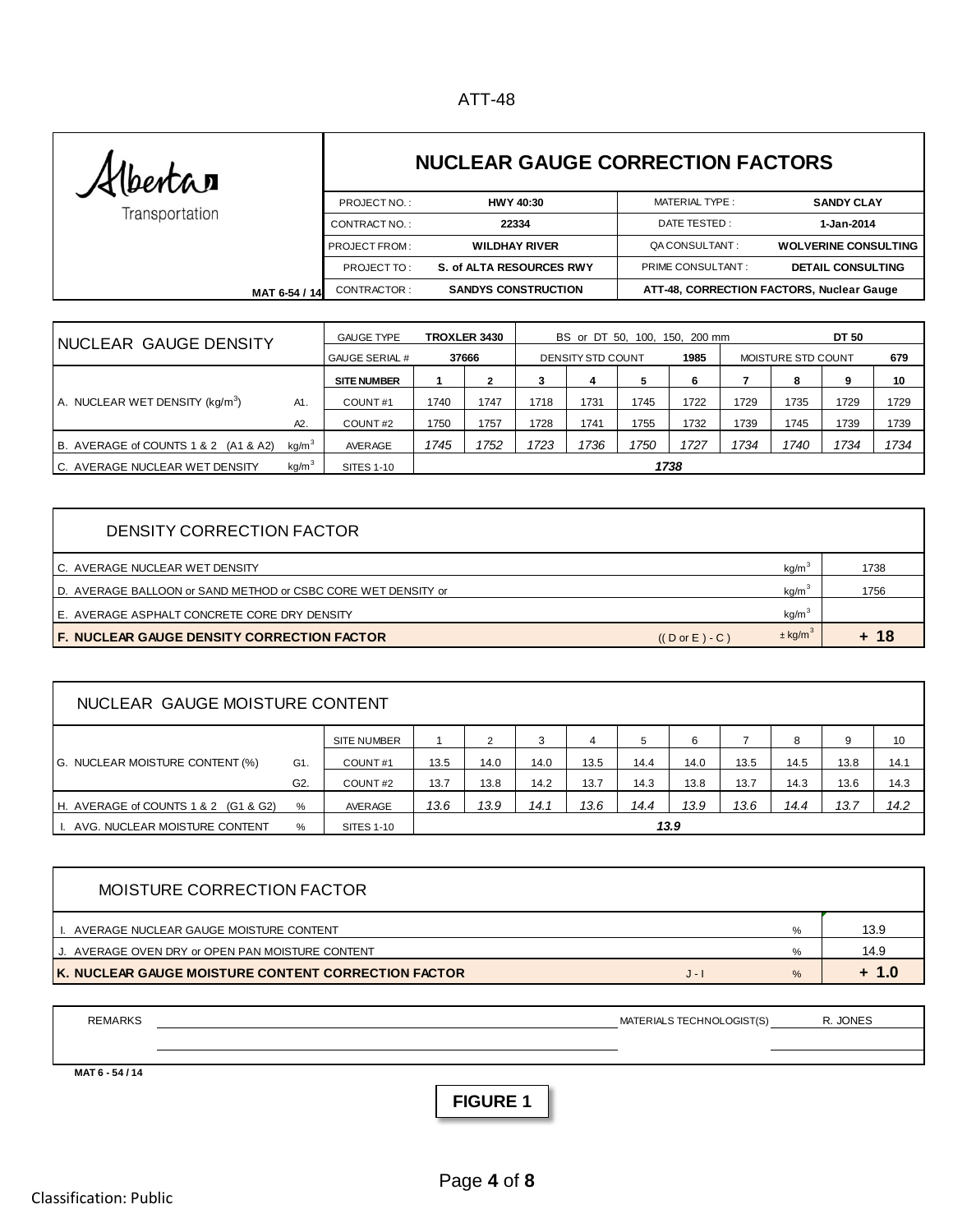#### **3.3.2 Moisture Correction Factor**

- 1. Calculate the average of the twenty "Nuclear Moisture Content" readings from the 10 sites (line "G") and record as "Average Moisture Content" (line "I").
- 2. When the 10 standard moisture content samples have dried, calculate the average standard moisture content in % for the test sites, then record as "Average Oven Dry or Open Pan Moisture Content" (line"J").
- 3. Calculate the "Nuclear Gauge Moisture Content Correction Factor" (line "K") in % as follows:
	- *= Average Oven Dry or Open Pan Moisture Content Average Nuclear Moisture Content*
- 4. If the "Average Nuclear Moisture Content" in % (line "I") is higher than the "Average Oven Dry or Open Pan Method Moisture Content" in % (line "J"), the Moisture Content Correction Factor (line "K") is negative.

A negative correction factor must be subtracted from all subsequent gauge moisture contents on that material to yield the corrected moisture content.

This type of factor results from hydrogenous materials in the soil and is constant regardless of the moisture of the soil at the time of testing.

7. If the "Average Nuclear Moisture Content" (line "I") is lower than the "Average Oven Dry or Open Pan Moisture Content (line "J"), the Moisture Content Correction Factor (line "K") is positive.

A positive correction factor must be added to all subsequent gauge moisture contents on that material to yield the corrected moisture content.

This type of factor results from when there are neutron absorptive materials present in the soil. The factor will vary depending on the moisture condition of the sample tested. This variation is insignificant for the normal range of moisture contents used in construction practice.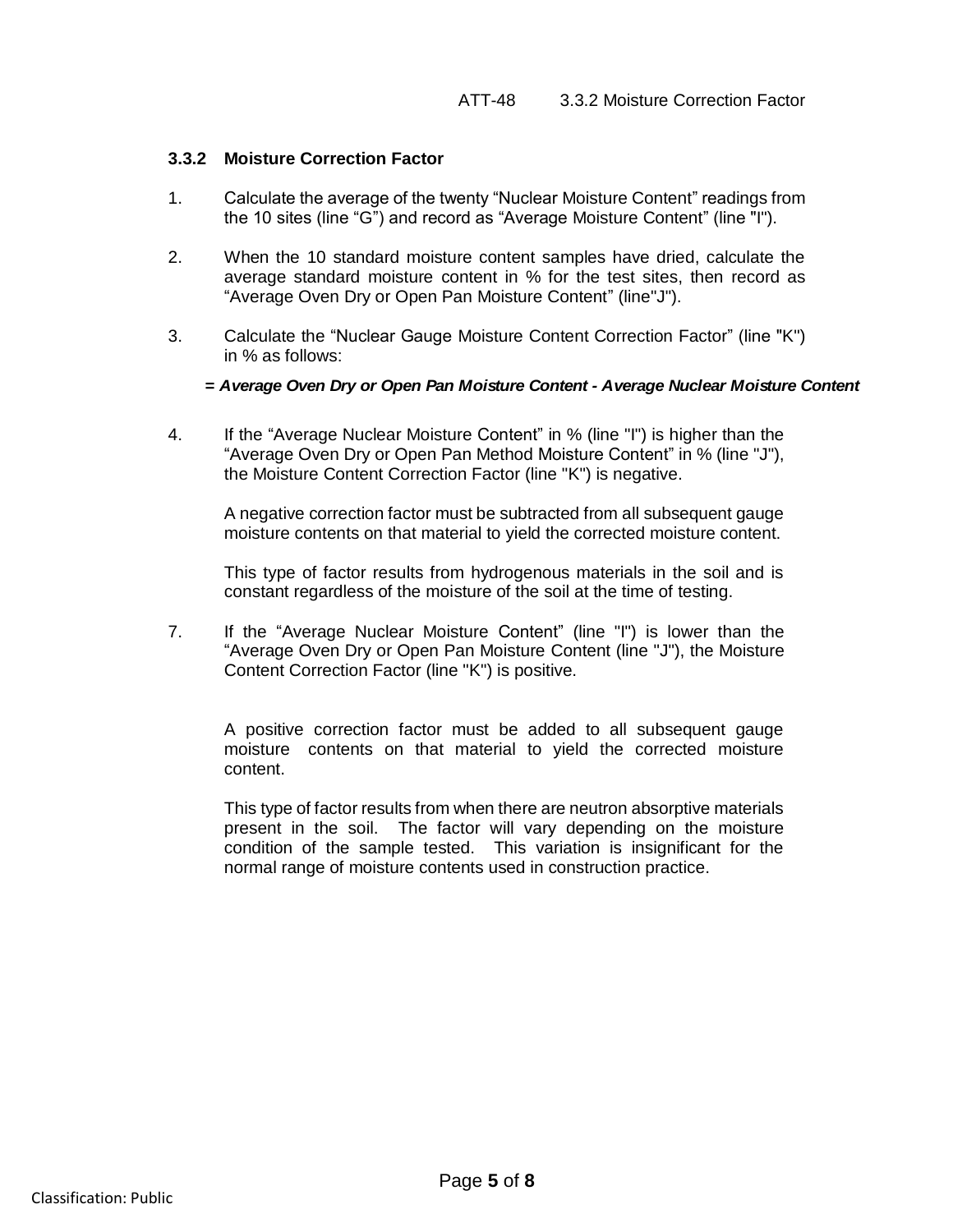## **3.4 Density Correction Factor of ACP**

If testing asphalt concrete pavement, for each test site, proceed as follows:

- 1. Determine the dry density of each core as directed in ATT-7, DENSITY, Immersion Method, Saturated Surface Dry Asphalt Concrete Specimens, or ATT-6, DENSITY, Immersion Method, Waxed Asphalt Concrete Specimens.
- 2. Plot a graph of each site's core dry density (horizontal x-axis) versus each site's nuclear gauge wet density (vertical y-axis), as shown in Figure 2.
- 4. Use linear regression to draw a curve through the plotted points. Extend the line in both directions, so that it will cover the full range of possible densities for the project.

The minimum acceptable linear regression "r" value is  $0.7$ . If " $r<sup>2</sup>$ " is less than 0.49, review the nuclear gauge testing procedure and retest the sites which are obviously in error.

The ACP Density Correction Factor Graph is later used to determine the segments corrected nuclear wet density (or its corresponding core dry density).



# **ACP EPS NUCLEAR GAUGE DENSITY CORRECTION FACTOR GRAPH CORE DRY DENSITY vs NUCLEAR WET DENSITY**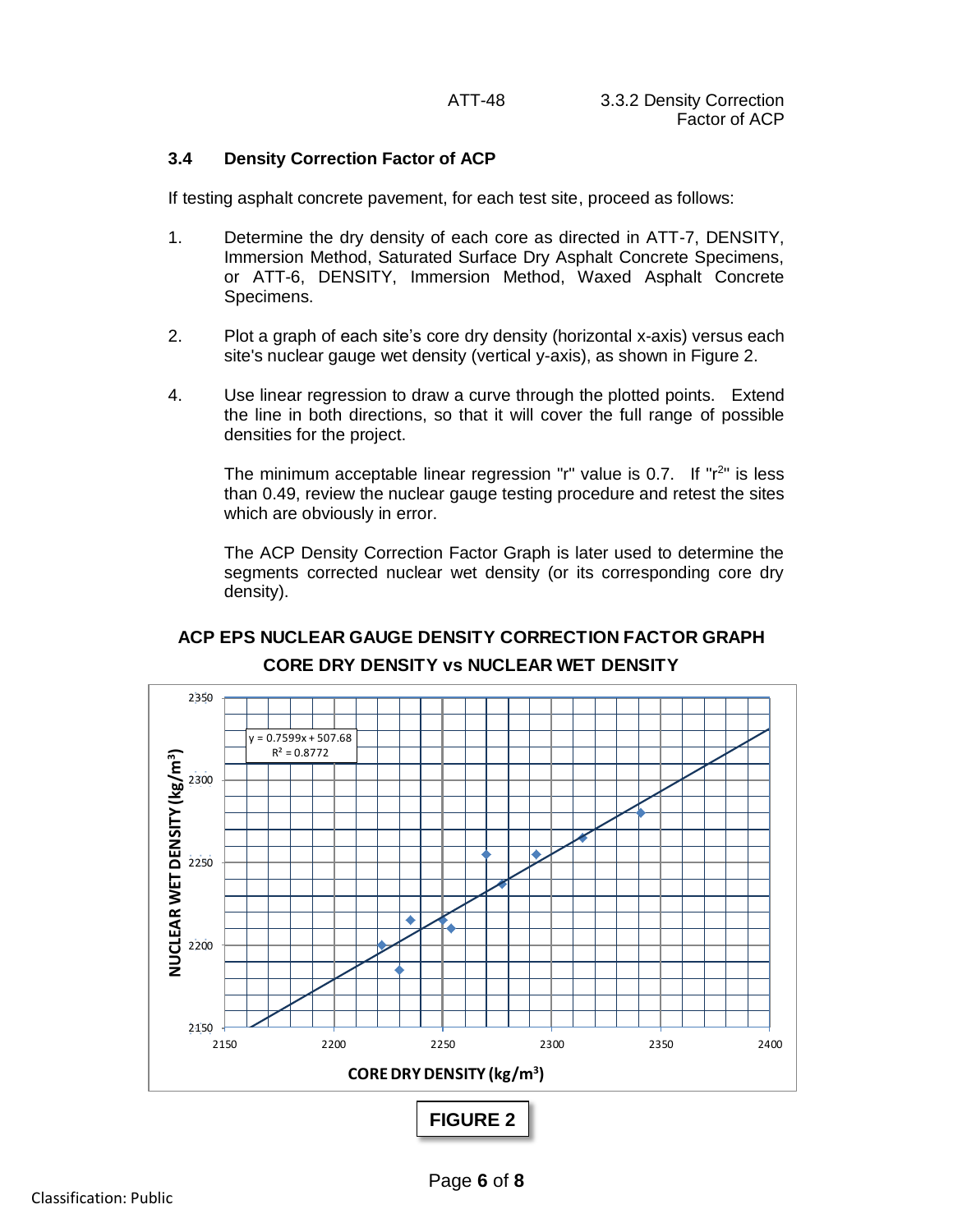## **4.0 HINTS AND PRECAUTIONS**

- 1. Carefully select the test area to ensure there is no stratification of soils or aggregates, e.g. one layer of soil or aggregate placed over another layer of different classification and characteristics.
- 2. Moisture correction factors cannot be made on asphalt bound materials.
- 3. For sand-base cement stabilized mixtures, the interval from the time that water was introduced into the mix at the plant to the time that the measurements were taken on the road must be approximately the same for all subsequent tests. This is because hydrated moisture is measured by the gauge, but not by the oven.
- 4. The gauge count in the backscatter density mode is strongly influenced by surface density. Therefore, site preparation and surface voids are a critical source of error when testing in the backscatter mode.
- 5. Factors such as inherent procedural differences, surrounding or background materials, etc., may contribute to differences between nuclear densities and densities obtained using the balloon or core methods.
- 6. Several errors can occur between the calculated gauge moisture contents and the actual oven dried moisture content. These occur primarily, where the soil contains:
	- a) hydrogenous substances (e.g., organic materials) elements of low atomic weight (e.g., helium, nitrogen, lithium, etc.), or water bound in crystalline form (e.g., gypsum) which will be interpreted as moisture, causing the gauge to read high, or
	- b) materials composed of iron or iron oxides, and rarely encountered elements such as boron or cadmium, all of which have an infinity for thermal neutrons, causing the gauge to read low.